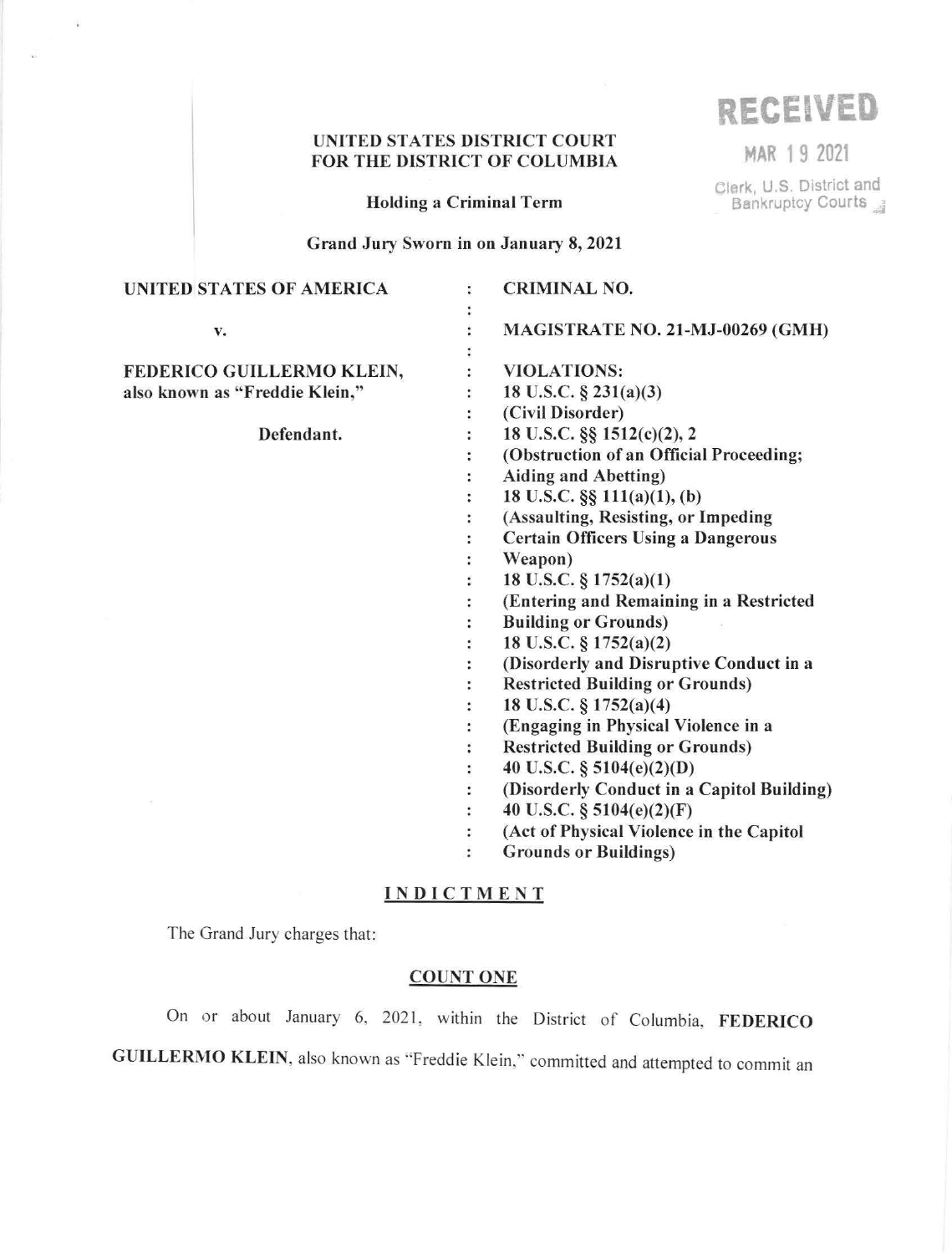act to obstruct, impede, and interfere with a law enforcement officer, that is, officers from the United States Capitol and Metropolitan Police Department, lawfully engaged in the lawful performance of their official duties incident to and during the commission ofa civil disorder, and the civil disorder obstructed, delayed, and adversely affected the conduct and performance of a federally protected function.

**(Civil Disorder,** in violation of Title 18, United States Code, Section 231(a)(3))

#### **COUNT TWO**

On or about January 6, 2021 , within the District of Columbia and elsewhere, **FEDERICO GUILLERMO KLEIN, also known as "Freddie Klein," attempted to, and did, corruptly obstruct,** influence. and impede an official proceeding, that is, a proceeding before Congress, by entering and remaining in the Lower West Terrace of the United States Capitol without authority, committing an act of civil disorder, and engaging in disorderly and disruptive conduct.

**(Obstruction of an Official Proceeding and Aiding and Abetting,** in violation of Title 18, United States Code, Sections  $1512(c)(2)$  and 2)

#### **COUNT THREE**

On or about January 6, 2021, within the District of Columbia, FEDERICO **GUILLERMO KLEIN,** also known as "Freddie Klein," using a deadly or dangerous weapon, that is, a riot shield, did forcibly assault, resist, oppose, impede, intimidate, and interfere with, an officer and employee of the United States, and of any branch of the United States Government (including any member of the uniformed services), and any person assisting such an officer and employee, while such officer or employee was engaged in or on account of the performance of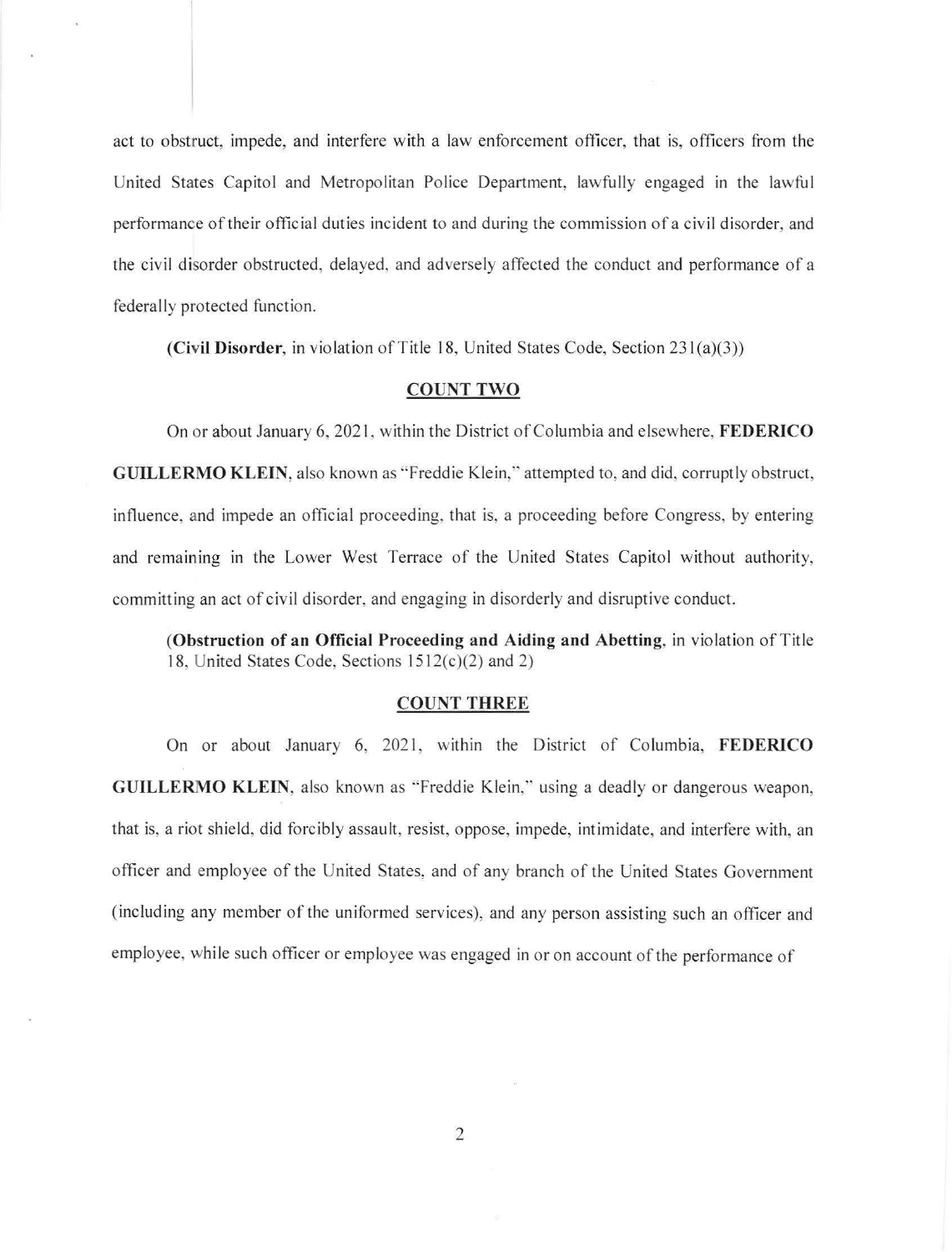offic ial duties, and where the acts in violation of this section involve physical contact with the victim and the intent to commit another felony.

**(Assaulting, Resisting, or Impeding Certain Officers Using a Dangerous Weapon,** in violation of Title 18, United States Code, Sections  $111(a)(1)$  and (b))

#### **COUNT FOUR**

On or about January 6, 2021, within the District of Columbia, FEDERICO **GUILLERMO KLEIN, also known as "Freddie Klein," did unlawfully and knowingly enter and** remain in a restricted building and grounds. that is. any posted, cordoned-off, and otherwise restricted area within the United States Capitol and its grounds, where the Vice President and Vice President-elect were temporarily visiting, without lawful authority to do so.

**(Entering and Remaining in a Restricted Building or Grounds, in violation of Title 18,** United States Code, Section  $1752(a)(1)$ )

#### **COUNT FIVE**

On or about January 6, 2021, within the District of Columbia, **FEDERICO GUILLERMO KLEIN, also known as "Freddie Klein," did knowingly, and with intent to impede** and disrupt the orderly conduct of Government business and official functions, engage in disorderly and disruptive conduct in and within such proximity to, a restricted building and grounds, that is, any posted, cordoned-off. and otherwise restricted area within the United States Capitol and its grounds, where the Vice President and Vice President-elect were temporarily visiting, when and so that such conduct did in fact impede and disrupt the orderly conduct of Government business and official functions.

**(Disorderly and Disruptive Conduct in a Restricted Building or Grounds,** in violation of Title 18, United States Code, Section 1752(a)(2))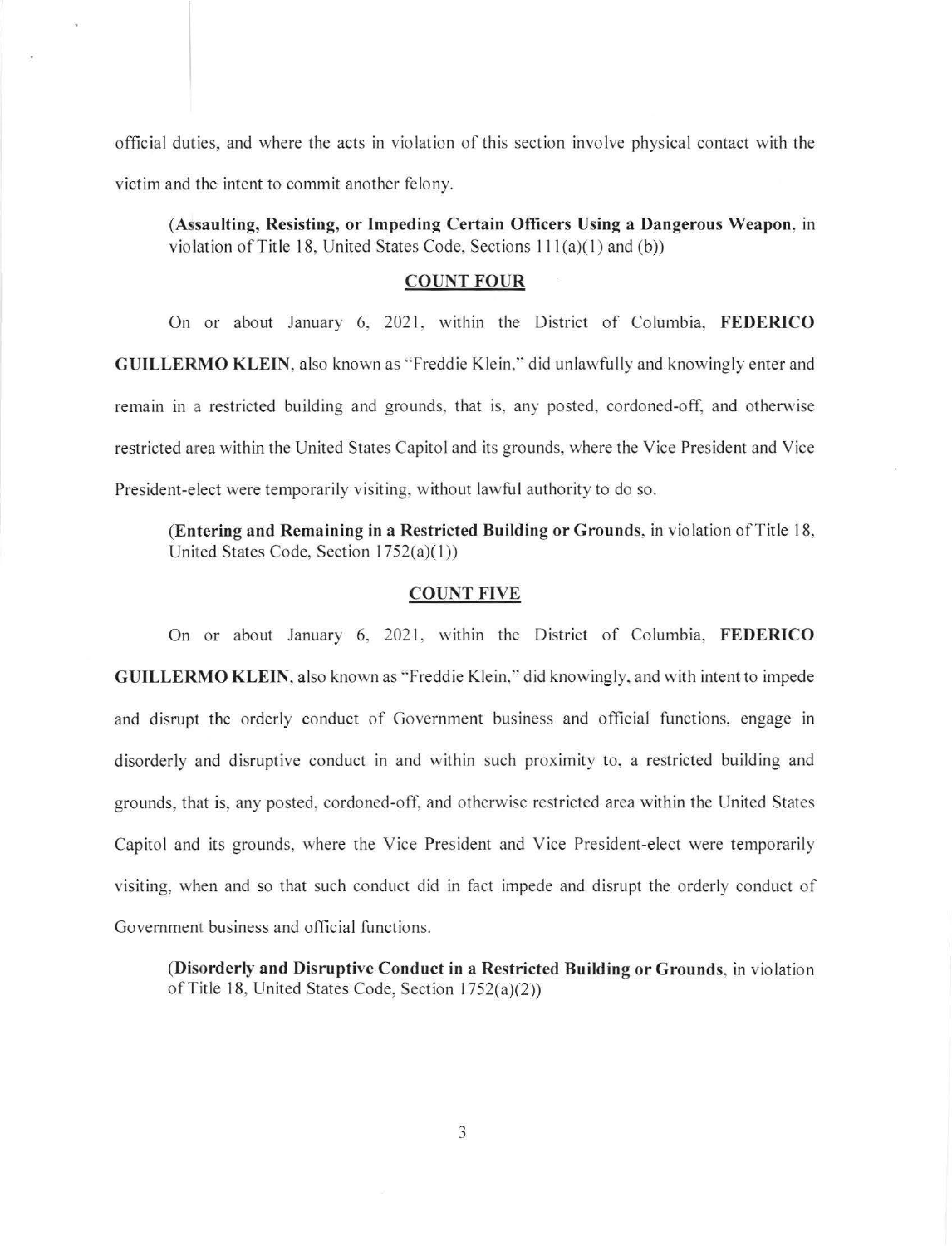#### **COUNT SIX**

On or about January 6, 2021, within the District of Columbia, FEDERICO **GUILLERMO KLEIN, also known as "Freddie Klein," did knowingly engage in any act of** physical violence against any person and property in a restricted building and grounds, that is, any posted, cordoned-off, and otherwise restricted area within the United States Capitol and its grounds, where the Vice President and Vice President-elect were temporarily visiting.

**(Engaging in Physical Violence in a Restricted Building or Grounds,** in violation of Title 18, United States Code, Section 1752(a)(4))

### **COUNT SEVEN**

On or about January 6, 2021 , in the District of Columbia, **FEDERICO GUILLERMO KLEIN,** also known as "Freddie Klein," willfully and knowingly engaged in disorderly and disruptive conduct within the United States Capitol Grounds and in any of the Capitol Buildings with the intent to impede, disrupt, and disturb the orderly conduct of a session of Congress and either House of Congress, and the orderly conduct in that building of a hearing before or any deliberation of, a committee of Congress or either House of Congress.

**(Disorderly Conduct in a Capitol Building,** in violation of Title 40, United States Code, Section 5104(e)(2)(D))